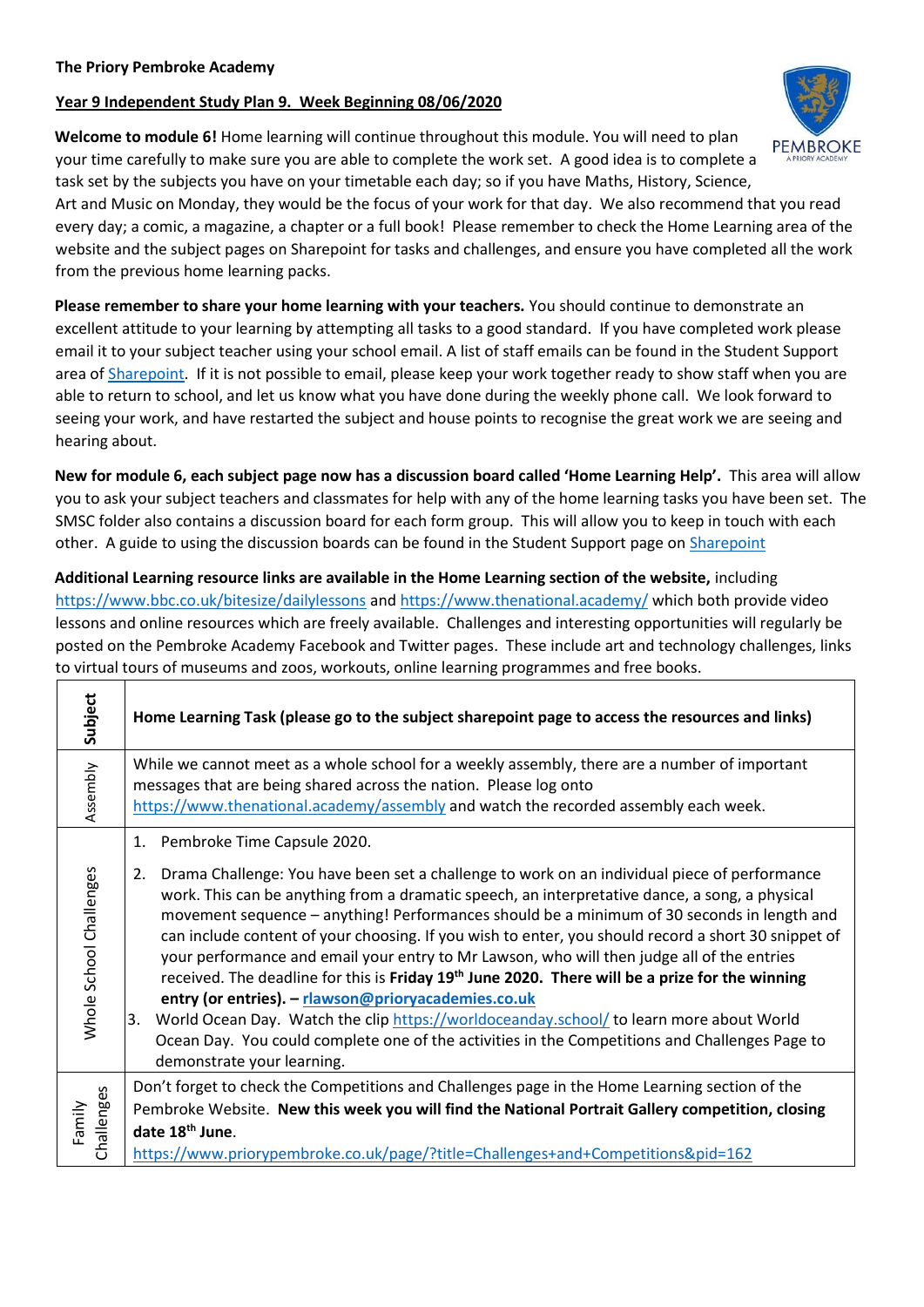| Maths                          | Please go to the maths SharePoint site. Here you will find the 5 a Day tasks and some mini video<br>lessons created by staff at Pembroke, please watch/complete these in order (there are activities within<br>the lesson for you to do). As well as the videos there will be a worksheet of questions for you to<br>complete (with answers provide for self-marking). Please keep any work you do to be collated into a<br>folder to hand in once we return.<br><b>Miss Burnett and Ms Halls class click here</b><br><b>Miss Cross and Mr Warnock's classes click here</b><br>Any problems please e-mail sburnett@prioryacademies.co.uk                                                                                                                                                                                                                                                                                                                                                                                                                                                                                                                                                                                                                                                                      |
|--------------------------------|---------------------------------------------------------------------------------------------------------------------------------------------------------------------------------------------------------------------------------------------------------------------------------------------------------------------------------------------------------------------------------------------------------------------------------------------------------------------------------------------------------------------------------------------------------------------------------------------------------------------------------------------------------------------------------------------------------------------------------------------------------------------------------------------------------------------------------------------------------------------------------------------------------------------------------------------------------------------------------------------------------------------------------------------------------------------------------------------------------------------------------------------------------------------------------------------------------------------------------------------------------------------------------------------------------------|
| English                        | <b>KS3 Greek Mythology Booklet</b><br>For this module, Year 9 will be learning about Greek myths. The focus this week is Lesson 4-6, writing<br>a myth and the myth of David and Goliath.<br>Everybody needs to email their teacher at the end of each week with all of the lessons for that week<br>completed. If you have completed your work on paper you could email a photograph of your work.<br>If you cannot email, please tell the member of staff who calls each week so they can update your<br>English teacher. All English teacher emails can be found on the English Sharepoint page.                                                                                                                                                                                                                                                                                                                                                                                                                                                                                                                                                                                                                                                                                                           |
| Drama                          | Students are reminded that all work that is already on SharePoint should be completed and emailed<br>over to Mr Lawson - rlawson@prioryacademies.co.uk<br>Your Drama Home Learning for Module 6 will consist of a variety of theory based activities, leading up to<br>a practical project for the final two weeks of term. The work being covered will also help you for when<br>we return back to school.<br>For this week, I would like you explore the PowerPoint within the Home Learning folder, focusing on<br>Theatre Roles and Responsibilities. I would like you to work through the PowerPoint, ensuring that you<br>are familiar with the different roles. You should make notes on the different roles – these do not have to<br>be detailed.<br>would also like you to look at the Glossary that has been included. Using this, I would like you to<br>simplify this in a way that makes it easier for YOU to understand.<br>After you have completed the PowerPoint, I would like you to test your knowledge on the quiz, which<br>again can be found in the Home Learning folder.<br>When completing elements of practical work, I understand that it can be difficult to evidence it.<br>Therefore, please could you email Mr Lawson informing him of any practical task you are completing. |
| Science                        | Click the link below and complete the 4 lessons this week. Open the PowerPoint first and then use the<br>other resources as it says. Any issues email kblack@prioryacademies.co.uk<br>Year 9 Science lessons week beginning 8th June                                                                                                                                                                                                                                                                                                                                                                                                                                                                                                                                                                                                                                                                                                                                                                                                                                                                                                                                                                                                                                                                          |
| Geography                      | Our Living World: Coral Reefs<br>Please read and create a leaflet to educate the public about Coral Reefs. Include sections: Where they<br>are found?, How they are formed?, Why they are important? What are the threats to them? Use<br>images, maps and diagrams where you can.<br>Copies of the textbook pages and tasks can be found on the Geography Sharepoint page.                                                                                                                                                                                                                                                                                                                                                                                                                                                                                                                                                                                                                                                                                                                                                                                                                                                                                                                                   |
| Computing<br>$\overline{CT}$ & | Resources, updates and full instructions for your ICT tasks are available on the ICT Sharepoint page<br>TASK 1: Research a series of 'ICT in the News'<br>TASK 2: Create an A-Z glossary of ICT Key words<br>TASK 3: AWESOME ANIMATION TUTORIAL BOOKLET<br>TASK 4: New Task - Touch Typing Tutorials<br>TASK 5: New Task - Office Software Video Tutorials                                                                                                                                                                                                                                                                                                                                                                                                                                                                                                                                                                                                                                                                                                                                                                                                                                                                                                                                                    |
| History                        | A large element of the Crime and Punishment unit is the Whitechapel Historic Environment study.<br>Please work through the Whitechapel workbook which can be found on the History Sharepoint page.<br>Additional revision resources and activities can be found in the Year 9 History folder on sharepoint.                                                                                                                                                                                                                                                                                                                                                                                                                                                                                                                                                                                                                                                                                                                                                                                                                                                                                                                                                                                                   |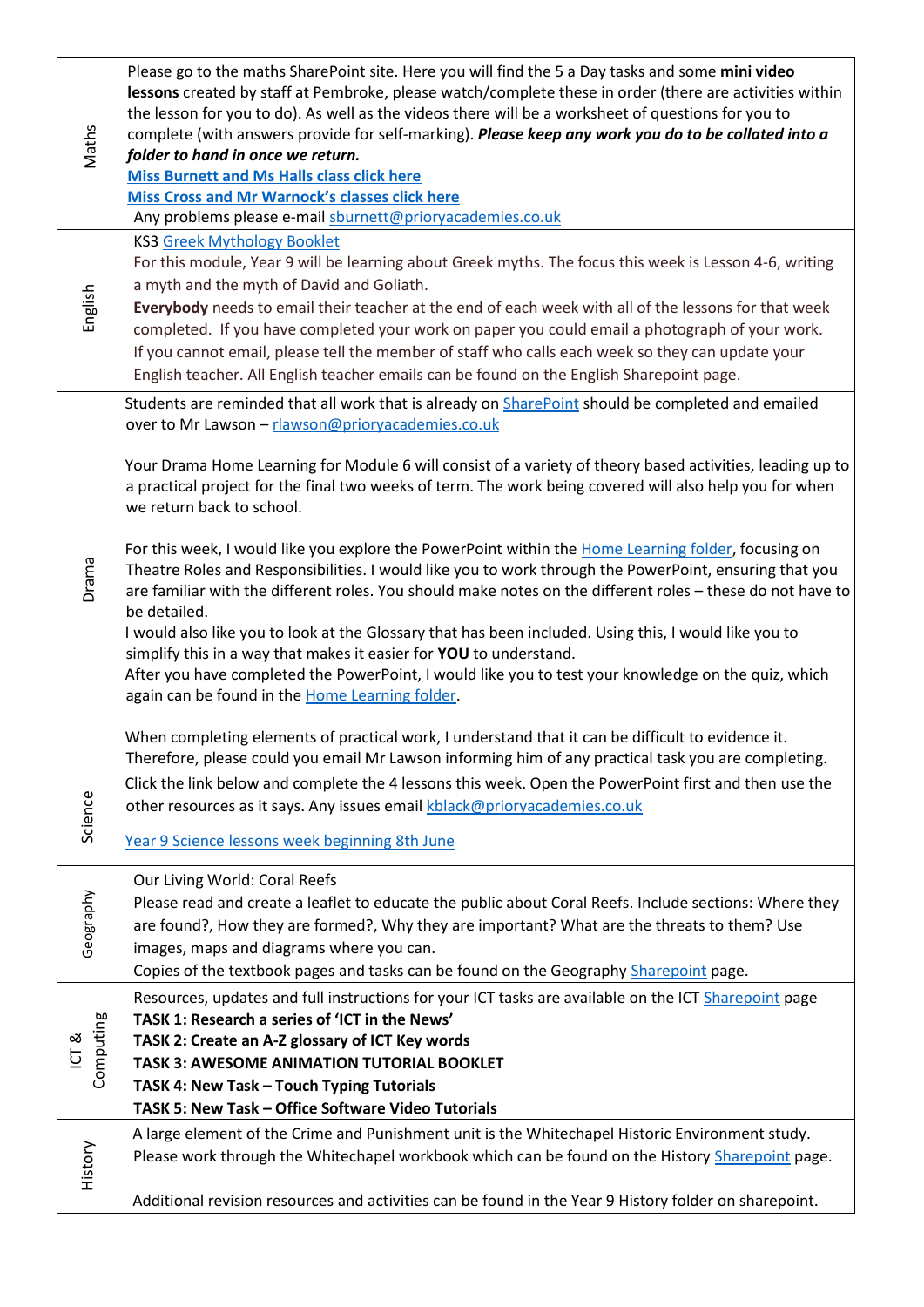| MFL-French                | Go to the MFL Sharepoint Student Page. In the Year 9 folder you will find 2 worksheets that must be<br>completed. All instructions are on the worksheets<br>House chores worksheet<br>Les taches menageres worksheet<br>$\bullet$                                                                                                                                                                                                                                                                                                                                                                                                                                                                                                                                                                                                                                                                                          |
|---------------------------|----------------------------------------------------------------------------------------------------------------------------------------------------------------------------------------------------------------------------------------------------------------------------------------------------------------------------------------------------------------------------------------------------------------------------------------------------------------------------------------------------------------------------------------------------------------------------------------------------------------------------------------------------------------------------------------------------------------------------------------------------------------------------------------------------------------------------------------------------------------------------------------------------------------------------|
|                           | Additional Learning: https://www.languagesonline.org.uk/Hotpotatoes/frenchindex.html<br>You will need to access the website using Google Chrome browser otherwise the site might not work.                                                                                                                                                                                                                                                                                                                                                                                                                                                                                                                                                                                                                                                                                                                                 |
| <b>Art</b>                | Photography: https://www.startaskill.co.uk/course-area.html                                                                                                                                                                                                                                                                                                                                                                                                                                                                                                                                                                                                                                                                                                                                                                                                                                                                |
|                           | Follow the series of lessons on the link above introducing the basics of photography. This is absolutely<br>ideal if you are considering GCSE Photography or GCSE art & design in the future or are already doing<br>so. Your own photographs when mounted up will sit nicely in your portfolio as part of component 1 of<br>the course. In fact if they are awesome then we can enlarge them and put them on display in frames in<br>the hall. Save all your photos to your own user area in school and we can print them when you return.                                                                                                                                                                                                                                                                                                                                                                                |
|                           | I hope you enjoy working through these lessons and taking fantastic photographs as a result. No flashy<br>camera needed either - all can be done using your phone.                                                                                                                                                                                                                                                                                                                                                                                                                                                                                                                                                                                                                                                                                                                                                         |
| Technology<br>Timber      | Read through the 'Health and Safety Info' sheets then complete the 'Health and Safety worksheets'                                                                                                                                                                                                                                                                                                                                                                                                                                                                                                                                                                                                                                                                                                                                                                                                                          |
|                           | The Home learning Worksheet booklet has been updated, please check to make sure you have<br>completed all tasks within this.                                                                                                                                                                                                                                                                                                                                                                                                                                                                                                                                                                                                                                                                                                                                                                                               |
|                           | Copies of all tasks can be found in the Technology Sharepoint page.                                                                                                                                                                                                                                                                                                                                                                                                                                                                                                                                                                                                                                                                                                                                                                                                                                                        |
| <b>Technology</b><br>Food | Complete the "Identify the cereals" worksheet. A copy can be found this the Food Home learning<br>folder on the Technology Sharepoint page                                                                                                                                                                                                                                                                                                                                                                                                                                                                                                                                                                                                                                                                                                                                                                                 |
|                           | Please send any completed tasks to gbaker@prioryacademies.co.uk (if possible)                                                                                                                                                                                                                                                                                                                                                                                                                                                                                                                                                                                                                                                                                                                                                                                                                                              |
| Music                     | Can you complete the A - Z of Music Challenge?                                                                                                                                                                                                                                                                                                                                                                                                                                                                                                                                                                                                                                                                                                                                                                                                                                                                             |
|                           | You can complete the challenges in any order, and should aim to complete at least 2 per week.                                                                                                                                                                                                                                                                                                                                                                                                                                                                                                                                                                                                                                                                                                                                                                                                                              |
|                           | Please send any completed tasks to gbaker@prioryacademies.co.uk (if possible)                                                                                                                                                                                                                                                                                                                                                                                                                                                                                                                                                                                                                                                                                                                                                                                                                                              |
| 씬                         | Keeping active at home is very important.<br>The PE department have put together a series of challenges and links to activities you can complete at<br>home. You can find the details in the PE sharepoint page: PE at Home: PE at Home: PE Games<br>Lincolnshire Virtual Competition - Netball<br>Please see the secondary schools Netball Challenge details on the school website (Competitions and                                                                                                                                                                                                                                                                                                                                                                                                                                                                                                                      |
|                           | Challenges) for full instructions and how to enter.                                                                                                                                                                                                                                                                                                                                                                                                                                                                                                                                                                                                                                                                                                                                                                                                                                                                        |
| PSHMRE                    | This week has seen a wave of protests in the US and around the world, including Thursday 4 <sup>th</sup> June<br>1.<br>in Lincoln, following the death of George Floyd. Read through this Newsround article<br>https://www.bbc.co.uk/newsround/52813673 and create a document (news report, poster,<br>powerpoint etc) that explains why the protests are taking place, what has happened and the<br>reaction both in the US and around the world.<br>Focus on your mental health and wellbeing by completing another daily challenge from the grid.<br>2.<br>Tick them off as you complete them. You could make a scrapbook or journal with photos and notes<br>of the challenges completed. Focus on your mental health and wellbeing, by completing a daily<br>challenge from the grid. Tick them off as you complete them. You could make a scrapbook or<br>journal with photos and notes of the challenges completed. |
|                           |                                                                                                                                                                                                                                                                                                                                                                                                                                                                                                                                                                                                                                                                                                                                                                                                                                                                                                                            |